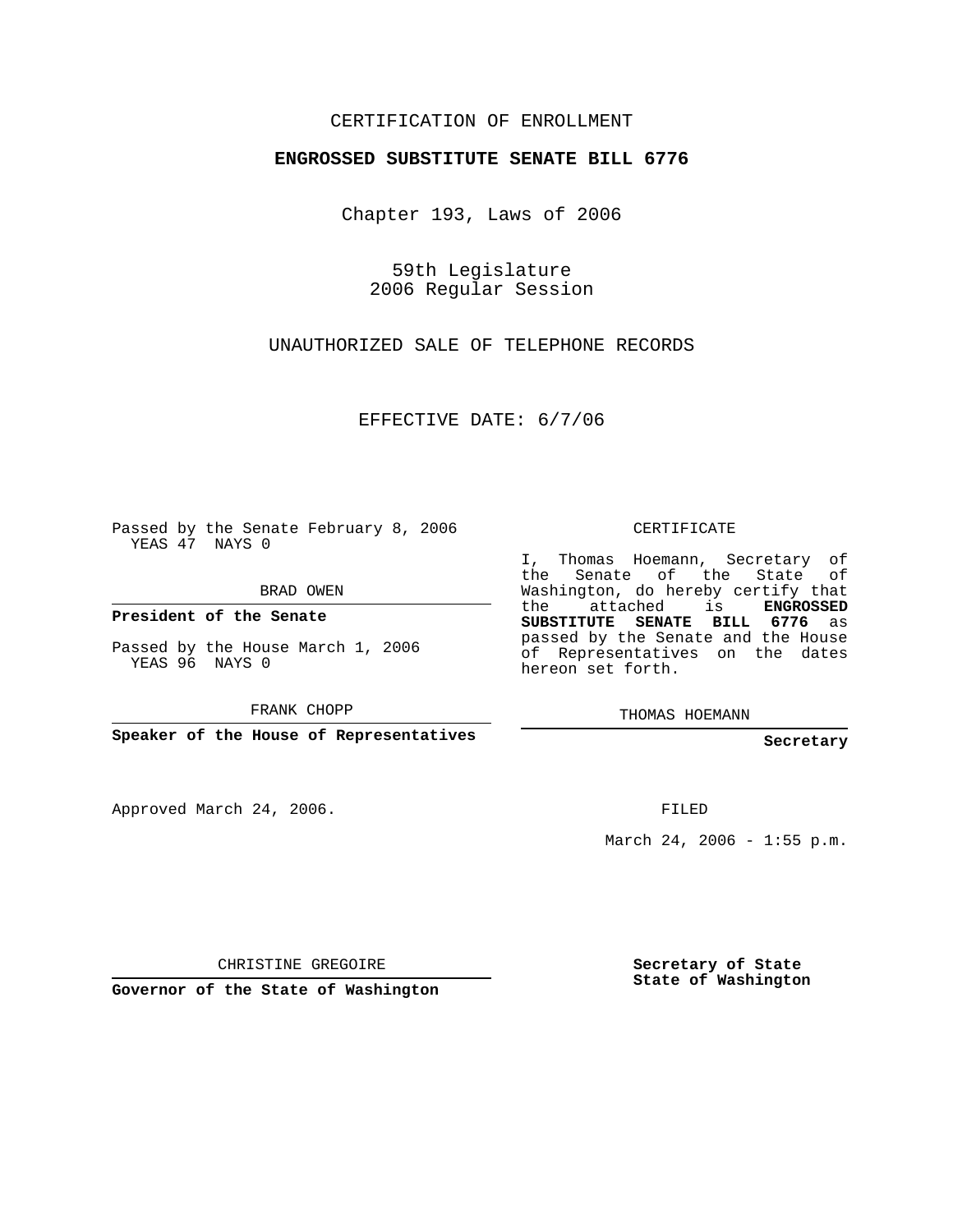## **ENGROSSED SUBSTITUTE SENATE BILL 6776** \_\_\_\_\_\_\_\_\_\_\_\_\_\_\_\_\_\_\_\_\_\_\_\_\_\_\_\_\_\_\_\_\_\_\_\_\_\_\_\_\_\_\_\_\_

\_\_\_\_\_\_\_\_\_\_\_\_\_\_\_\_\_\_\_\_\_\_\_\_\_\_\_\_\_\_\_\_\_\_\_\_\_\_\_\_\_\_\_\_\_

Passed Legislature - 2006 Regular Session

## **State of Washington 59th Legislature 2006 Regular Session**

**By** Senate Committee on Water, Energy & Environment (originally sponsored by Senators Finkbeiner, Poulsen, Weinstein, Esser, Rasmussen, Keiser, Oke, Kline and Kohl-Welles)

READ FIRST TIME 02/03/06.

 AN ACT Relating to prohibiting the unauthorized sale of telephone records; reenacting and amending RCW 9A.82.010; adding a new section to chapter 9.26A RCW; and prescribing penalties.

BE IT ENACTED BY THE LEGISLATURE OF THE STATE OF WASHINGTON:

 NEW SECTION. **Sec. 1.** A new section is added to chapter 9.26A RCW to read as follows:

 (1) A person is guilty of the unauthorized sale or procurement of telephone records if the person:

 (a) Intentionally sells the telephone record of any resident of this state without the authorization of the customer to whom the record pertains;

 (b) By fraudulent, deceptive, or false means obtains the telephone 13 record of any resident of this state to whom the record pertains;

 (c) Knowingly purchases the telephone record of any resident of this state without the authorization of the customer to whom the record pertains; or

 (d) Knowingly receives the telephone record of any resident of this state without the authorization of the customer to whom the record pertains.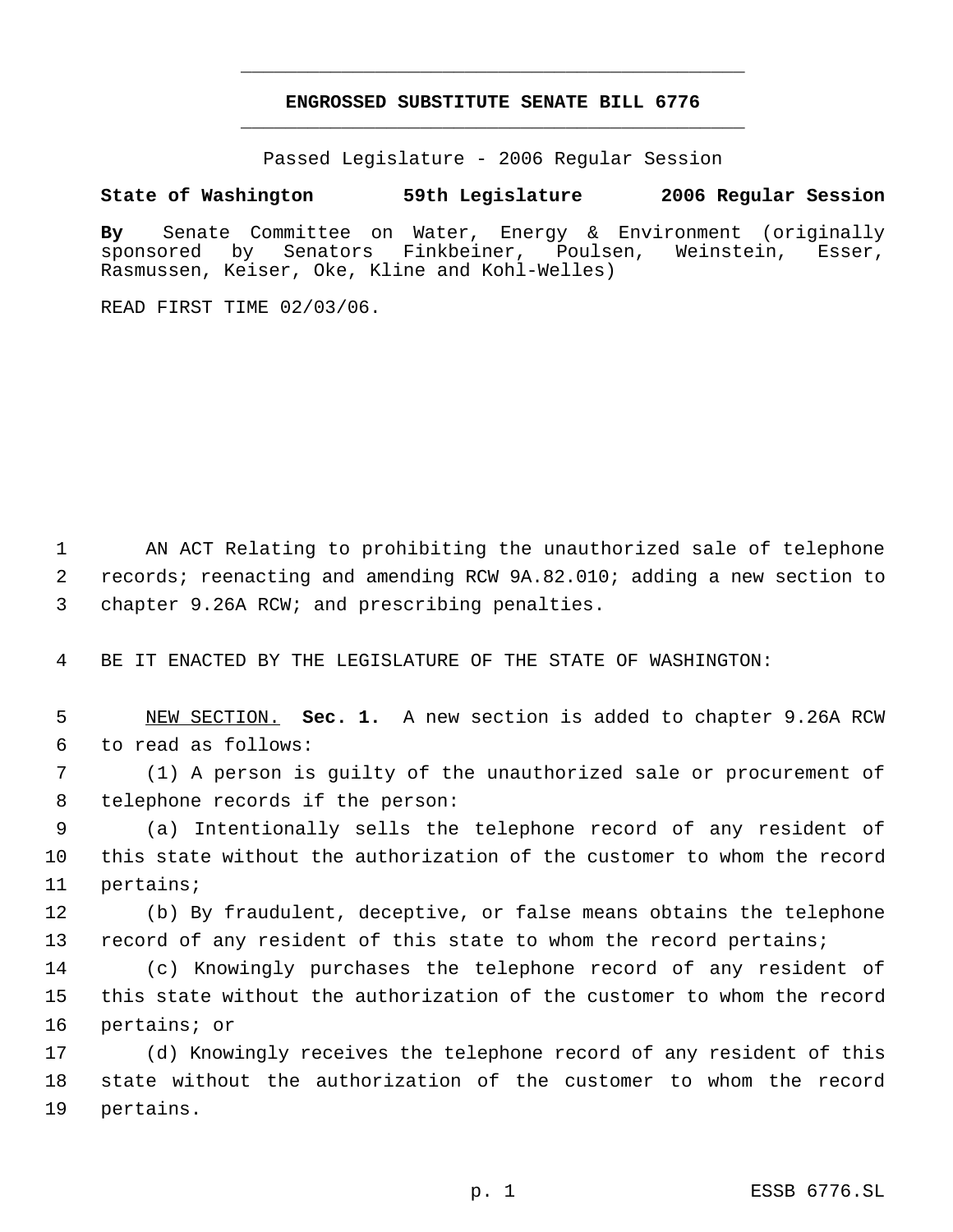(2) This section does not apply to:

 (a) Any action by a government agency, or any officer, employee, or agent of such agency, to obtain telephone records in connection with 4 the performance of the official duties of the agency;

 (b) A telecommunications company that obtains, uses, discloses, or permits access to any telephone record, either directly or indirectly through its agents, that is:

(i) With the lawful consent of the customer or subscriber;

9 (ii) Authorized by law;

 (iii) Necessarily incident to the rendition of the service or to the protection of the rights or property of the provider of that service, or to protect users of those services and other carriers from fraudulent, abusive, or unlawful use of, or subscription to, such services; or

 (iv) In connection with the sale or transfer of all or part of its business, or the purchase or acquisition of a portion or all of a business, or the migration of a customer from one carrier to another.

 (3) A violation of subsection (1)(a), (b), or (c) of this section is a class C felony. A violation of subsection (1)(d) of this section is a gross misdemeanor.

 (4) A person who violates this section is subject to legal action for injunctive relief and either actual damages, including mental pain and suffering, or liquidated damages of five thousand dollars per violation, whichever is greater. Reasonable attorneys' fees and other costs of litigation are also recoverable.

 (5) The definitions in this subsection apply throughout this section unless the context clearly requires otherwise.

 (a) "Telecommunications company" has the meaning provided in RCW 9.26A.100 and includes "radio communications service companies" as defined in RCW 80.04.010.

 (b) "Telephone record" means information retained by a telecommunications company that relates to the telephone number dialed by the customer or the incoming number or call directed to a customer, or other data related to such calls typically contained on a customer telephone bill such as the time the call started and ended, the duration of the call, the time of day the call was made, and any charges applied. "Telephone record" does not include any information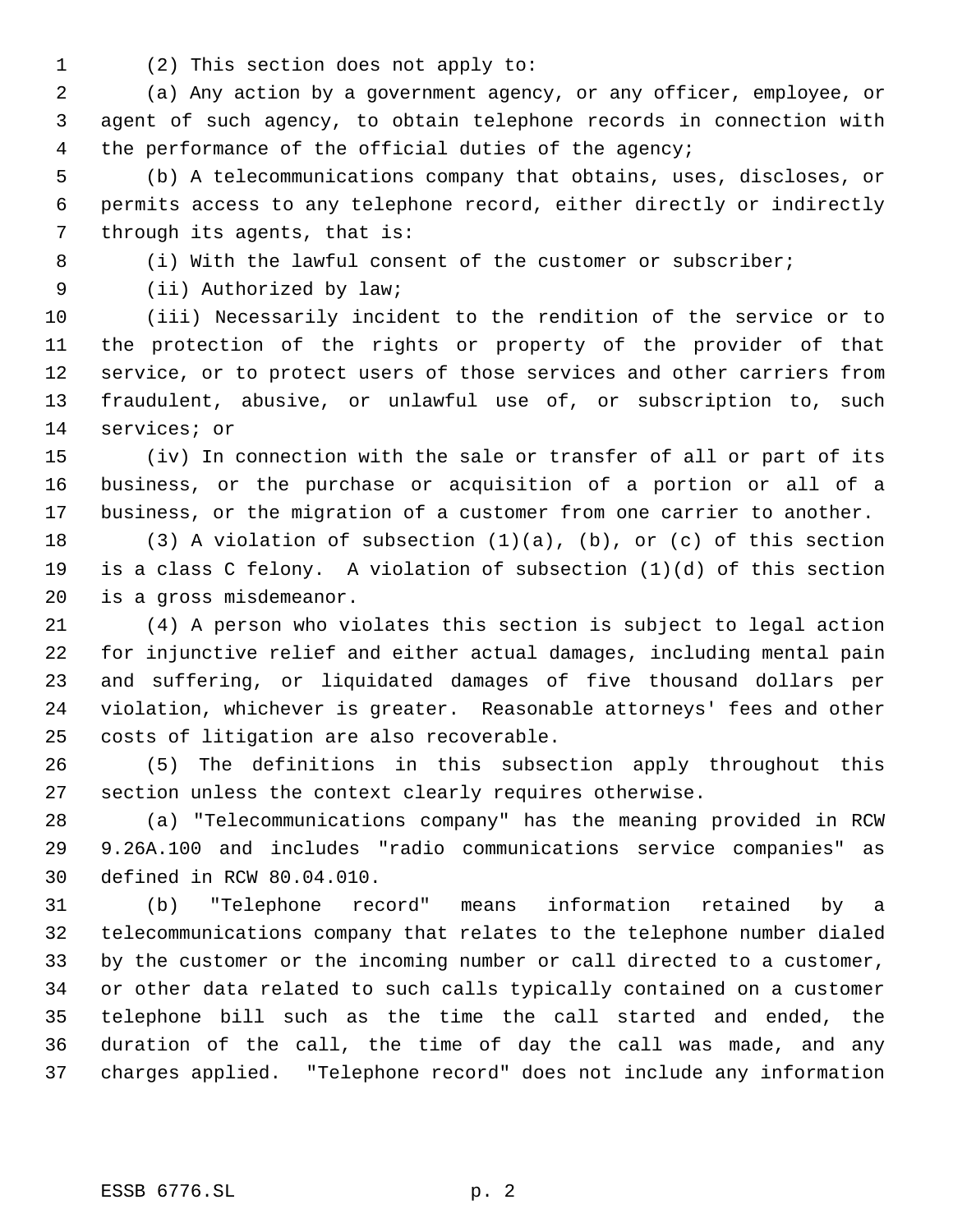collected and retained by customers using caller identification or other similar technologies.

 (c) "Procure" means to obtain by any means, whether electronically, in writing, or in oral form, with or without consideration.

 **Sec. 2.** RCW 9A.82.010 and 2003 c 119 s 6, 2003 c 113 s 3, and 2003 c 53 s 85 are each reenacted and amended to read as follows:

 Unless the context requires the contrary, the definitions in this section apply throughout this chapter.

(1)(a) "Beneficial interest" means:

 (i) The interest of a person as a beneficiary under a trust established under Title 11 RCW in which the trustee for the trust holds 12 legal or record title to real property;

 (ii) The interest of a person as a beneficiary under any other trust arrangement under which a trustee holds legal or record title to real property for the benefit of the beneficiary; or

 (iii) The interest of a person under any other form of express fiduciary arrangement under which one person holds legal or record title to real property for the benefit of the other person.

 (b) "Beneficial interest" does not include the interest of a stockholder in a corporation or the interest of a partner in a general partnership or limited partnership.

 (c) A beneficial interest is considered to be located where the real property owned by the trustee is located.

 (2) "Control" means the possession of a sufficient interest to permit substantial direction over the affairs of an enterprise.

 (3) "Creditor" means a person making an extension of credit or a person claiming by, under, or through a person making an extension of credit.

 (4) "Criminal profiteering" means any act, including any anticipatory or completed offense, committed for financial gain, that is chargeable or indictable under the laws of the state in which the act occurred and, if the act occurred in a state other than this state, would be chargeable or indictable under the laws of this state had the act occurred in this state and punishable as a felony and by imprisonment for more than one year, regardless of whether the act is charged or indicted, as any of the following:

(a) Murder, as defined in RCW 9A.32.030 and 9A.32.050;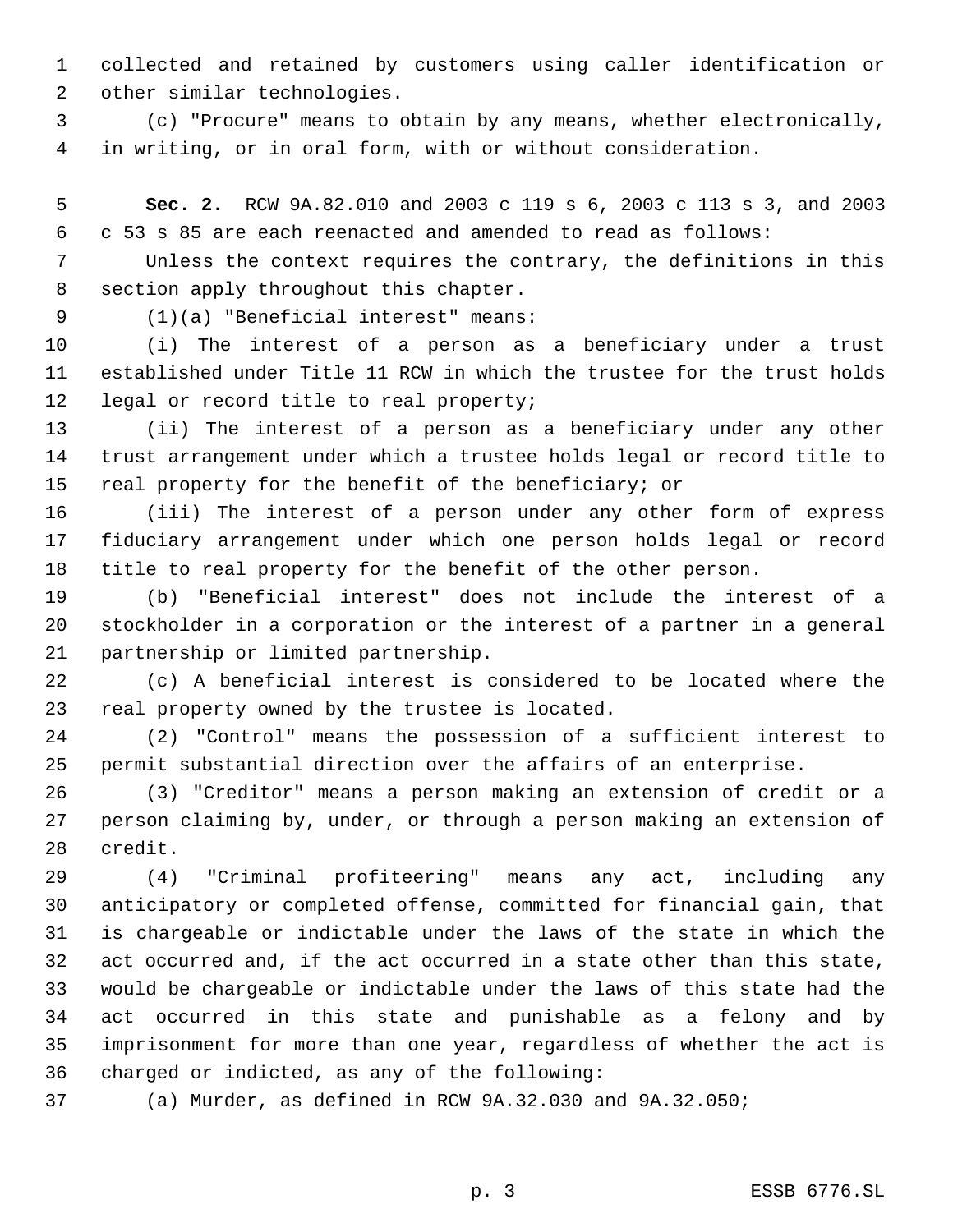(b) Robbery, as defined in RCW 9A.56.200 and 9A.56.210; (c) Kidnapping, as defined in RCW 9A.40.020 and 9A.40.030; (d) Forgery, as defined in RCW 9A.60.020 and 9A.60.030; (e) Theft, as defined in RCW 9A.56.030, 9A.56.040, 9A.56.060, 9A.56.080, and 9A.56.083; (f) Unlawful sale of subscription television services, as defined in RCW 9A.56.230; (g) Theft of telecommunication services or unlawful manufacture of a telecommunication device, as defined in RCW 9A.56.262 and 9A.56.264; (h) Child selling or child buying, as defined in RCW 9A.64.030; (i) Bribery, as defined in RCW 9A.68.010, 9A.68.020, 9A.68.040, and 9A.68.050; (j) Gambling, as defined in RCW 9.46.220 and 9.46.215 and 9.46.217; (k) Extortion, as defined in RCW 9A.56.120 and 9A.56.130; (l) Unlawful production of payment instruments, unlawful possession of payment instruments, unlawful possession of a personal identification device, unlawful possession of fictitious identification, or unlawful possession of instruments of financial fraud, as defined in RCW 9A.56.320; (m) Extortionate extension of credit, as defined in RCW 9A.82.020; (n) Advancing money for use in an extortionate extension of credit, as defined in RCW 9A.82.030; (o) Collection of an extortionate extension of credit, as defined in RCW 9A.82.040; (p) Collection of an unlawful debt, as defined in RCW 9A.82.045; (q) Delivery or manufacture of controlled substances or possession with intent to deliver or manufacture controlled substances under chapter 69.50 RCW; (r) Trafficking in stolen property, as defined in RCW 9A.82.050; (s) Leading organized crime, as defined in RCW 9A.82.060; (t) Money laundering, as defined in RCW 9A.83.020; (u) Obstructing criminal investigations or prosecutions in violation of RCW 9A.72.090, 9A.72.100, 9A.72.110, 9A.72.120, 9A.72.130, 9A.76.070, or 9A.76.180; (v) Fraud in the purchase or sale of securities, as defined in RCW 21.20.010; (w) Promoting pornography, as defined in RCW 9.68.140;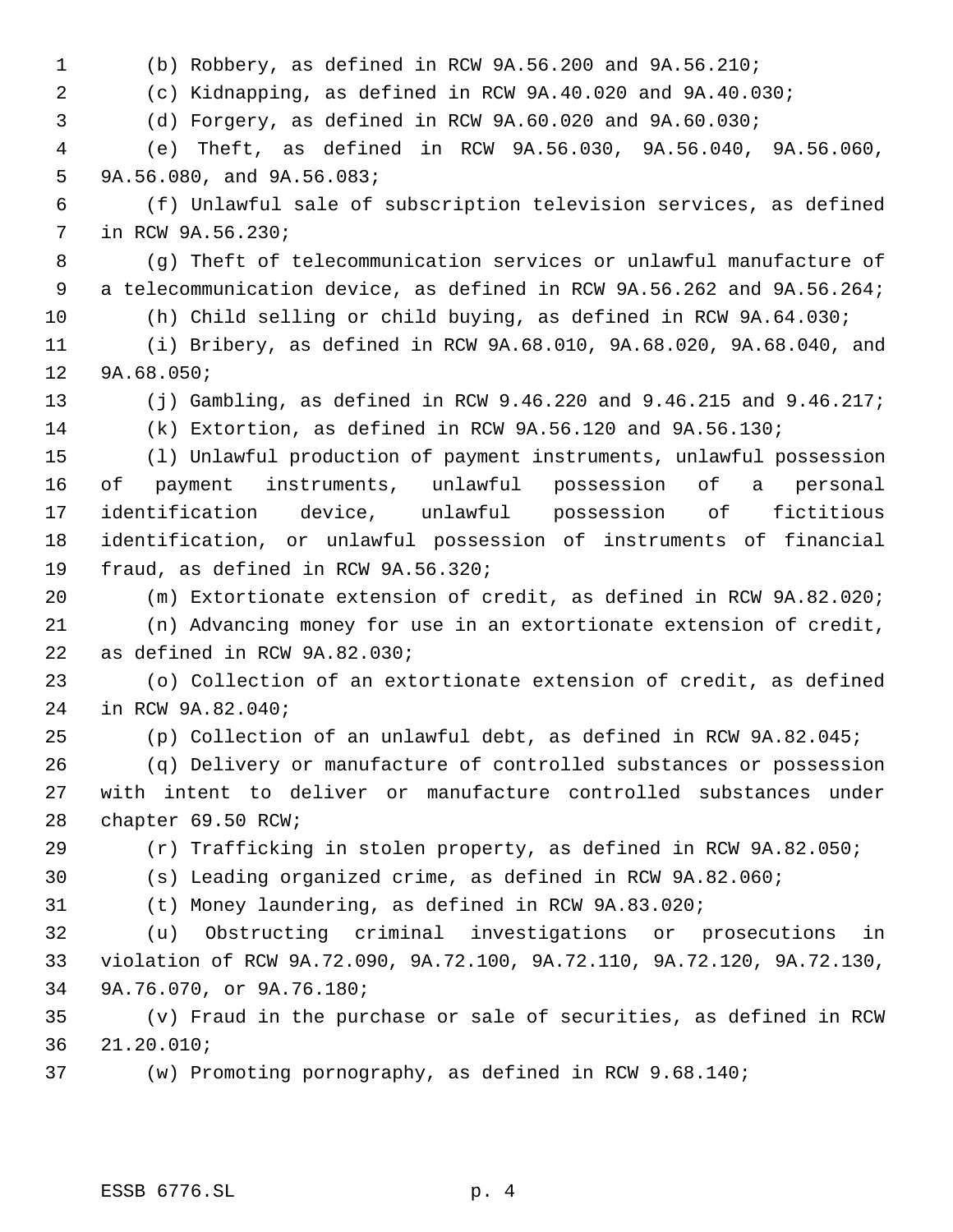(x) Sexual exploitation of children, as defined in RCW 9.68A.040, 9.68A.050, and 9.68A.060; (y) Promoting prostitution, as defined in RCW 9A.88.070 and 9A.88.080; (z) Arson, as defined in RCW 9A.48.020 and 9A.48.030; (aa) Assault, as defined in RCW 9A.36.011 and 9A.36.021; (bb) Assault of a child, as defined in RCW 9A.36.120 and 9A.36.130; (cc) A pattern of equity skimming, as defined in RCW 61.34.020; (dd) Commercial telephone solicitation in violation of RCW 19.158.040(1); (ee) Trafficking in insurance claims, as defined in RCW 48.30A.015; (ff) Unlawful practice of law, as defined in RCW 2.48.180; (gg) Commercial bribery, as defined in RCW 9A.68.060; (hh) Health care false claims, as defined in RCW 48.80.030; (ii) Unlicensed practice of a profession or business, as defined in RCW 18.130.190(7); (jj) Improperly obtaining financial information, as defined in RCW 9.35.010; (kk) Identity theft, as defined in RCW 9.35.020; (ll) Unlawful shipment of cigarettes in violation of RCW 21 70.155.105(6) (a) or  $(b)$ ;  $((e^c)^n)$  (mm) Unlawful shipment of cigarettes in violation of RCW 23 82.24.110(2) *j* or (nn) Unauthorized sale or procurement of telephone records in violation of section 1 of this act. (5) "Dealer in property" means a person who buys and sells property as a business. (6) "Debtor" means a person to whom an extension of credit is made or a person who guarantees the repayment of an extension of credit or in any manner undertakes to indemnify the creditor against loss resulting from the failure of a person to whom an extension is made to repay the same. (7) "Documentary material" means any book, paper, document, writing, drawing, graph, chart, photograph, phonograph record, magnetic tape, computer printout, other data compilation from which information can be obtained or from which information can be translated into usable form, or other tangible item.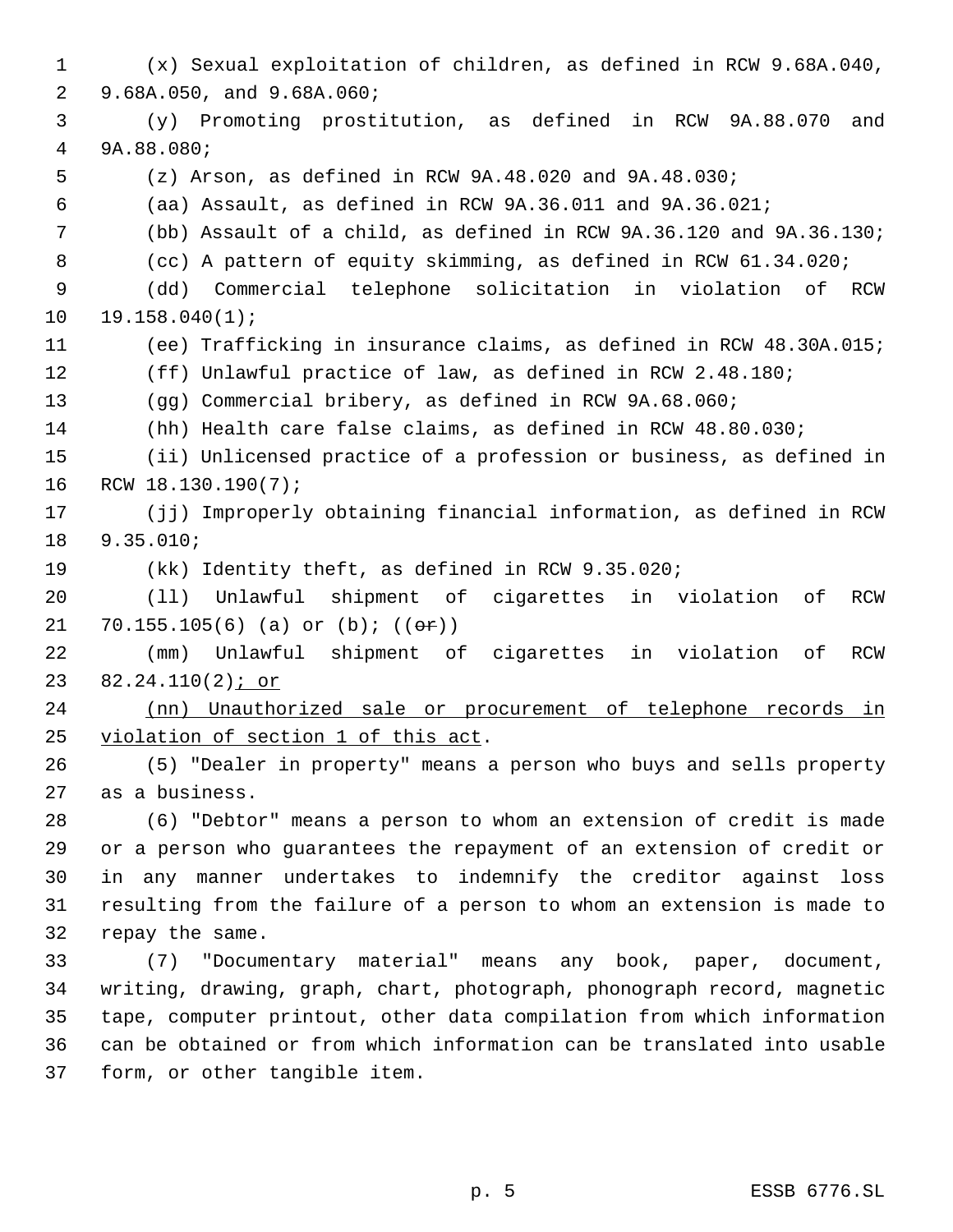(8) "Enterprise" includes any individual, sole proprietorship, partnership, corporation, business trust, or other profit or nonprofit legal entity, and includes any union, association, or group of individuals associated in fact although not a legal entity, and both illicit and licit enterprises and governmental and nongovernmental entities.

 (9) "Extortionate extension of credit" means an extension of credit with respect to which it is the understanding of the creditor and the debtor at the time the extension is made that delay in making repayment or failure to make repayment could result in the use of violence or other criminal means to cause harm to the person, reputation, or property of any person.

 (10) "Extortionate means" means the use, or an express or implicit threat of use, of violence or other criminal means to cause harm to the person, reputation, or property of any person.

 (11) "Financial institution" means any bank, trust company, savings and loan association, savings bank, mutual savings bank, credit union, or loan company under the jurisdiction of the state or an agency of the United States.

 (12) "Pattern of criminal profiteering activity" means engaging in at least three acts of criminal profiteering, one of which occurred after July 1, 1985, and the last of which occurred within five years, excluding any period of imprisonment, after the commission of the earliest act of criminal profiteering. In order to constitute a pattern, the three acts must have the same or similar intent, results, accomplices, principals, victims, or methods of commission, or be otherwise interrelated by distinguishing characteristics including a nexus to the same enterprise, and must not be isolated events. However, in any civil proceedings brought pursuant to RCW 9A.82.100 by any person other than the attorney general or county prosecuting attorney in which one or more acts of fraud in the purchase or sale of securities are asserted as acts of criminal profiteering activity, it is a condition to civil liability under RCW 9A.82.100 that the defendant has been convicted in a criminal proceeding of fraud in the purchase or sale of securities under RCW 21.20.400 or under the laws of another state or of the United States requiring the same elements of proof, but such conviction need not relate to any act or acts asserted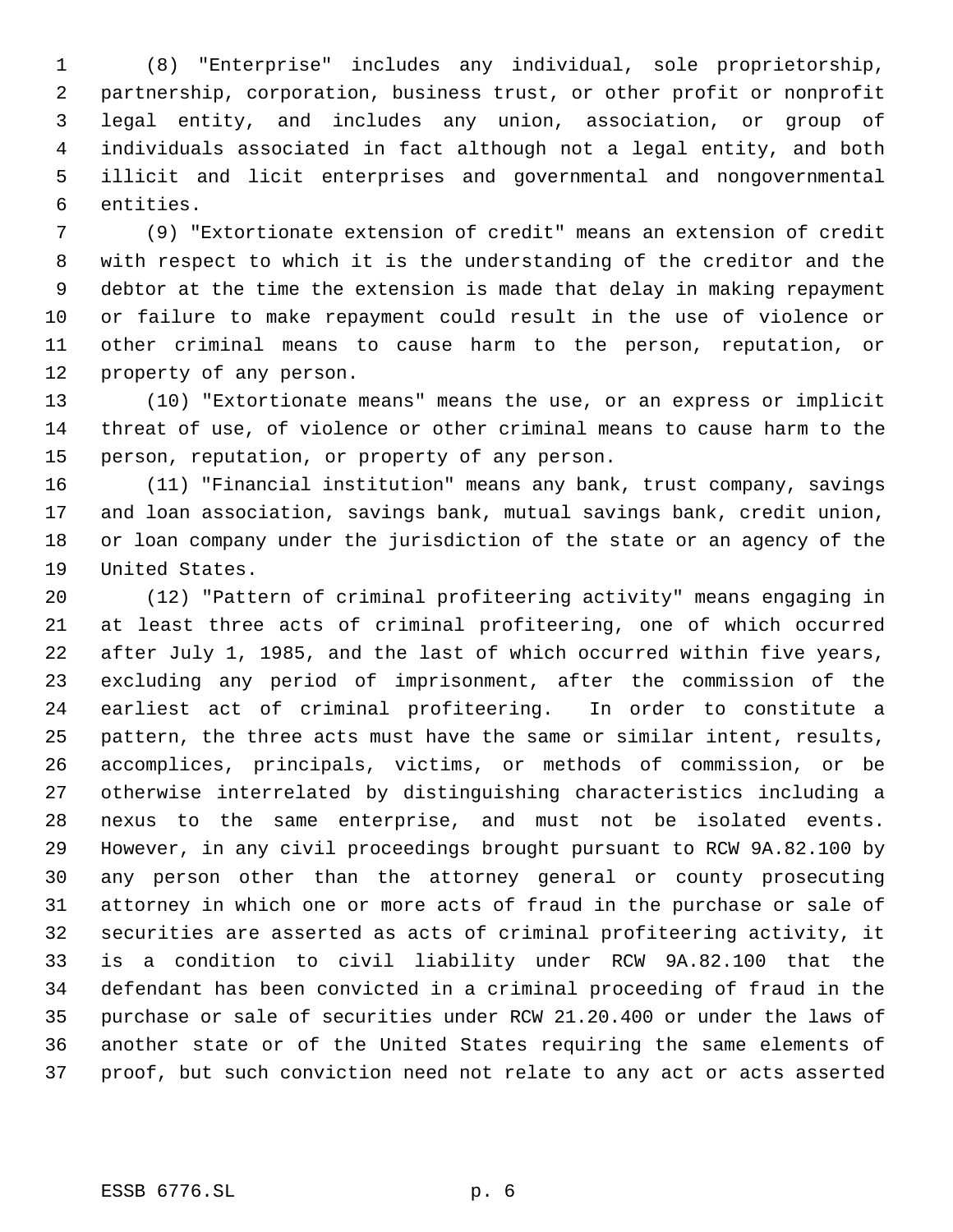as acts of criminal profiteering activity in such civil action under RCW 9A.82.100.

 (13) "Real property" means any real property or interest in real property, including but not limited to a land sale contract, lease, or mortgage of real property.

 (14) "Records" means any book, paper, writing, record, computer program, or other material.

 (15) "Repayment of an extension of credit" means the repayment, satisfaction, or discharge in whole or in part of a debt or claim, acknowledged or disputed, valid or invalid, resulting from or in connection with that extension of credit.

 (16) "Stolen property" means property that has been obtained by theft, robbery, or extortion.

 (17) "To collect an extension of credit" means to induce in any way a person to make repayment thereof.

 (18) "To extend credit" means to make or renew a loan or to enter into an agreement, tacit or express, whereby the repayment or satisfaction of a debt or claim, whether acknowledged or disputed, valid or invalid, and however arising, may or shall be deferred.

 (19) "Traffic" means to sell, transfer, distribute, dispense, or otherwise dispose of stolen property to another person, or to buy, receive, possess, or obtain control of stolen property, with intent to sell, transfer, distribute, dispense, or otherwise dispose of the property to another person.

(20)(a) "Trustee" means:

 (i) A person acting as a trustee under a trust established under Title 11 RCW in which the trustee holds legal or record title to real property;

 (ii) A person who holds legal or record title to real property in which another person has a beneficial interest; or

31 (iii) A successor trustee to a person who is a trustee under  $(a)(i)$ or (ii) of this subsection.

- (b) "Trustee" does not mean a person appointed or acting as:
- (i) A personal representative under Title 11 RCW;

(ii) A trustee of any testamentary trust;

 (iii) A trustee of any indenture of trust under which a bond is issued; or

(iv) A trustee under a deed of trust.